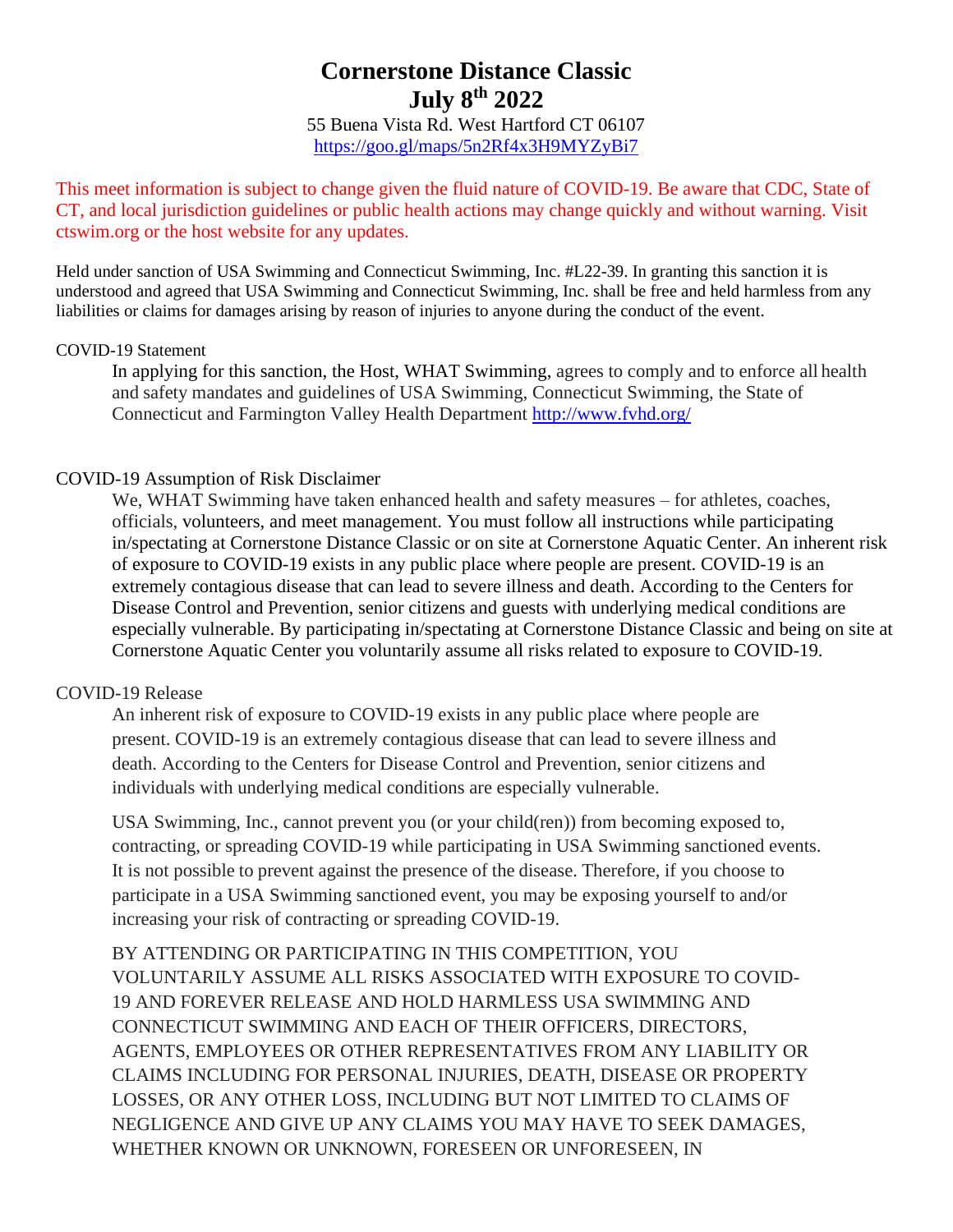## CONNECTION WITH EXPOSURE, INFECTION, AND/OR SPREAD OF COVID-19 RELATED TO PARTICIPATION IN THIS COMPETITION.

### **[EVENTS](#page-6-0)**

|                             | <b>Name</b>     | <b>Email</b>                  | <b>Phone</b> |
|-----------------------------|-----------------|-------------------------------|--------------|
| <b>Meet Director:</b>       | Rob Riccobon    | what operations $@$ gmail.com | 8609852818   |
| <b>Meet Referee:</b>        | Susan Parker    | sparker61@comcast.net         | 8609852818   |
| <b>Lead Admin Official:</b> | Joshua Paszczuk | what operations $@$ gmail.com | 8606707581   |
| <b>Entry Chair:</b>         | Joshua Paszczuk | what operations $@$ gmail.com | 8606707581   |
| <b>Safety Chair:</b>        | Allison O Keefe | what operations $@$ gmail.com | 8609852818   |
|                             |                 |                               |              |

### **MEET HOST:** WHAT

**WEBSITE:** [www.whatswim.org](http://www.whatswim.org/)

### **POOL EMERGENCY NUMBER:** 860-561-8270

### **SANCTIONED OR APPROVED:** Sanctioned

**MEET DURATION:** Full meet with time limits as defined by CT/USA Swimming.

**MEET FORMAT:** The Senior events will have a max cut time equivalent to the CT Senior time standard. The meet will be swum as Timed-Final All events will be deck seeded according to the swimmer's best yard times. The 400 IM, 500 Free and 12/Under 200 strokes will be swum as timed finals. The 500 free and 400 IM will be swum fastest to slowest alternating heats of women and men and swimmers must provide their own timers and counters.

- For the Start of the race, they will be 6 feet behind the starting swimmer, and 6 feet in front of the next swimmer in line, but standing in between Lanes 1&2, 2&3, etc (whereas the Swimmers are standing directly behind the Starting Block)…so there is actually more than 6 feet between them and the Swimmers.

- When the Race begins, the Timers will step forward, staying in between their two lanes, so that they are 8 feet from each other (because our Lanes are 8 Feet wide), they will have a button and Stopwatch for an accurate time.

- When the race concludes, they step back to their original position, the next heat walks up to the Block

**SCRATCH PROCEDURES:** Coaches will receive a scratch sheet for the meet in their information packets listing all of their swimmers and the events for that session. Coaches must indicate all scratches on these sheets and turn them into the office within one half hour after the beginning of warm-up. If the scratch sheet is not received by that deadline all swimmers will be considered to be scratched.

**FACILITY:** Cornerstone Aquatics Center is an 11-lane, 25-yard pool. Water depth at start end is: 14-8 feet. Water depth at turn end is: 14-8 feet. Select One: The competition course has not been certified in accordance with104.2.2C(4). The facility is equipped with a Colorado Timing System and has spectator seating for 250. The spectator area is accessible by deck level and is located adjacent to the competition pool.

Changing into or out of swimsuits other than in locker rooms or other designated areas is prohibited.

**SAFE SPORT POLICIES:** Spectators will be allowed Subject to Change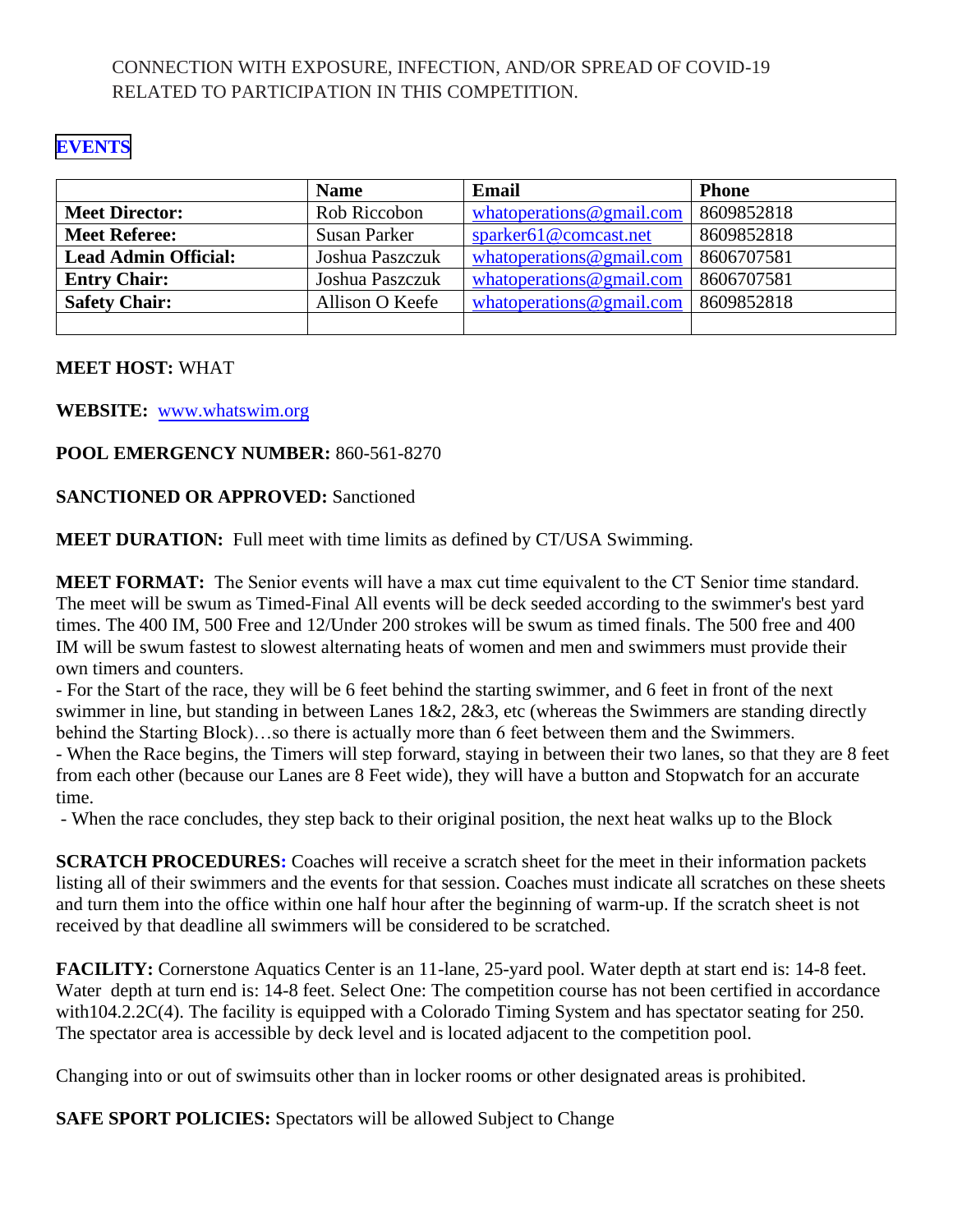**DISABLED ACCESS:** Cornerstone Aquatics Center is handicapped accessible with a handicapped locker room. Please contact Rob Riccobon at 860-985-2818, for more information or special arrangements.

## **COURSE:** SCY

**SESSION TIMES: Subject to Change** 4:00pm Warm-up. 5:00pm start

**WARM-UPS:** CT Swimming Warm-Up Procedures will be in effect. Warm up assignments will be sent out the Monday prior to the meet.

**ELIGIBILITY:** All USA Swimming clubs and individuals.

All athletes must be current athlete members of USA Swimming. Age on the first day of the meet shall determine the swimmer's age and age group for the meet. Any swimmer, who is entered and is unregistered, will be scratched from the meet until [registration](https://www.ctswim.org/Membership/Athletes/) is completed. See CT Swimming athlete registration [procedures.](https://www.ctswim.org/Membership/Athletes/) Registrations will not be processed at the meet. All coaches must present a valid USA Swimming coach card to the Meet Director prior to the commencement of any sanctioned swim meet, and must have this card with them while on deck Clubs are reminded that participation of unregistered swimmers and/or coaches will result in a **\$100 fine** per instance, as described in CT Swimming meet policies:

<https://www.ctswim.org/Customer-Content/www/CMS/files/Membership/Registration-Policy-for-Athletes.pdf> and

[https://www.ctswim.org/Customer-](https://www.ctswim.org/Customer-Content/www/CMS/files/policies_admin/RegistrationPolicyforMeetHosts.pdf)[Content/www/CMS/files/policies\\_admin/RegistrationPolicyforMeetHosts.pdf](https://www.ctswim.org/Customer-Content/www/CMS/files/policies_admin/RegistrationPolicyforMeetHosts.pdf)

Any swimmer entered in the meet must be certified by a USA Swimming member-coach as being proficient in performing a racing start or must start each race from within the water **without the use of the backstroke ledge.** When unaccompanied by a member-coach, it is the responsibility of the swimmer or the swimmer's legal guardian to ensure compliance with this requirement.

**ADULT ATHLETES:** All athletes who will be 18 years of age or older on any day of the meet must complete the mandatory Athlete Protection Training prior to competition. Failure to do so will result in the swimmer being scratched from the meet.

**ADAPTED SWIMMING:** Any current athlete members of USA Swimming with a disability as defined by USA Swimming Rules and Regulations may enter this meet. If modifications to USA Swimming rules are necessary then the coach or athlete must notify the meet referee of any disability prior to competition. Adapted athletes may direct questions to the [Connecticut Swimming office.](mailto:office@ctswim.org)

**ENTRY OPENING DATE:** Entries will be accepted no earlier than **April 28<sup>th</sup> at 7pm.** 

**ENTRY LIMITATIONS:** 2 Individual Events

## **ENTRY TIMES:** SCY

**DEADLINES:** Deadline is **June 28th, 2022.** Mail hardcopy and payment to the entry chairperson: Josh Paszczuk, 113 Ballard Drive, West Hartford, CT 06119. All entries must be legible and must use full names and registration numbers from USA Swimming registration. You will receive an email from [whatoperations@gmail.com](mailto:whatoperations@gmail.com) upon receiving your entry.

**CONNECTICUT-ONLY DEADLINE: CT deadline is May 30th 2022. CT** clubs meeting this deadline will be entered before out of state clubs.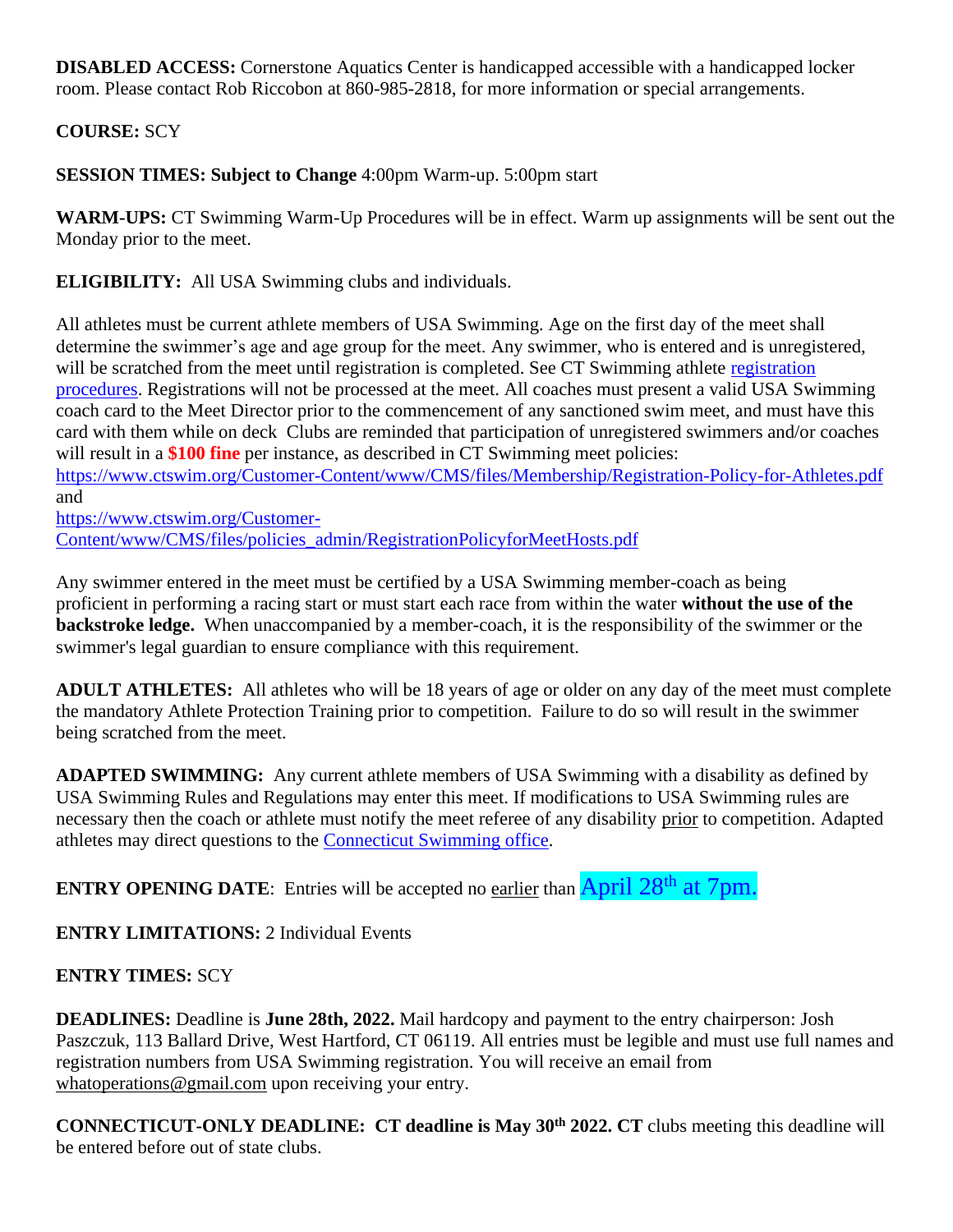**ELECTRONIC ENTRIES:** Electronic entries (such as from Hy-Tek Team Manager or other team management software) that are in CL2 or SD3/SDIF format may be emailed as an attachment to the entry chair at [whatoperations@gmail.com.](mailto:whatoperations@gmail.com) Please check that your team name, address, and contact information are listed correctly in this file. Payment is due July 1st, 2022, your entry is considered in upon email confirmation.

**ENTRIES FROM ATHLETES WITH NO CLUB AFFILIATION**: Athletes entering this meet independent of a USA Swimming club or coach shall: 1.) be under the supervision of a USA Swimming coach for the duration of the meet. It is the swimmer's responsibility to make arrangements with a USA Swimming member coach prior to the meet. Athletes unaccompanied by a USA Swimming coach will not be permitted on deck. Please contact the Meet Director for assistance. 2) be certified by a USA Swimming member coach as being proficient in performing a racing start or must start each race from within the water. It is the responsibility of the swimmer or the swimmer's legal guardian to ensure compliance with this requirement. The name of the USA Swimming member coach supervising the athlete and racing certification should be submitted to the Meet Director with the entry.

All adult athletes, or parents of minor athletes, who enter without club affiliation will be required to attest to reading and understanding the [Minor Athlete Abuse Prevention Policy.](https://www.usaswimming.org/utility/landing-pages/minor-athlete-abuse-prevention-policy)

**ENTRY FEES:** Electronic entries: \$12.00 for individual events and \$12.00 for distance event. Manual entries: \$12.00 for individual events and \$12.00 for distance events. Meet host will collect a \$5.00 per out-of-state swimmer surcharge, to be forwarded in full by the host team to CT Swimming. No refunds will be given for entries that are accepted, or for entries that are rejected due to improper entry.

**OUTREACH ENTRY FEE REIMBURSEMENT**: Participating clubs will submit payment in full to the meet host for all Outreach athlete entry fees (splash fees). These fees will be reimbursed by CSI to the participating CSI club after completion of the meet. Scratches and 'No Swims' will not be reimbursed. For more information and to submit a reimbursement visit the [Outreach Athlete](https://www.ctswim.org/Membership/Athlete-Outreach/) page on ctswim.org.

**PAYMENT INSTRUCTIONS**: Please make check payable to WHAT Swimming.

Mail to: Rob Riccobon 113 Ballard Drive West Hartford, CT 06119 Payment must be received by **July 1st, 2022**

## **CUT PROTOCOL:**

If the session is oversubscribed the following protocol will be instituted IN THE ORDER PRESENTED to reduce the timeline to the required length or participation number:

- 1. Athletes aged 7 and Under will be cut from the meet.
- 2. All relays, if planned, will be eliminated.
- 3. The distance events (400 meters or yards or greater) may be heat limited to the first 2 heats of entries per gender in the order they were received.
- 4. The maximum number of events allowed per day may be reduced by one (1).

5. Visiting teams may be cut based on the date/time of the receipt of the final paid entry. If teams are cut, the host reserves the right to offer the available partial entry to the cut teams in the order that entries were received in order to fill the meet.

The host reserves the right to seek approval from Program Operations for additional changes, which may reasonably maximize participation opportunities.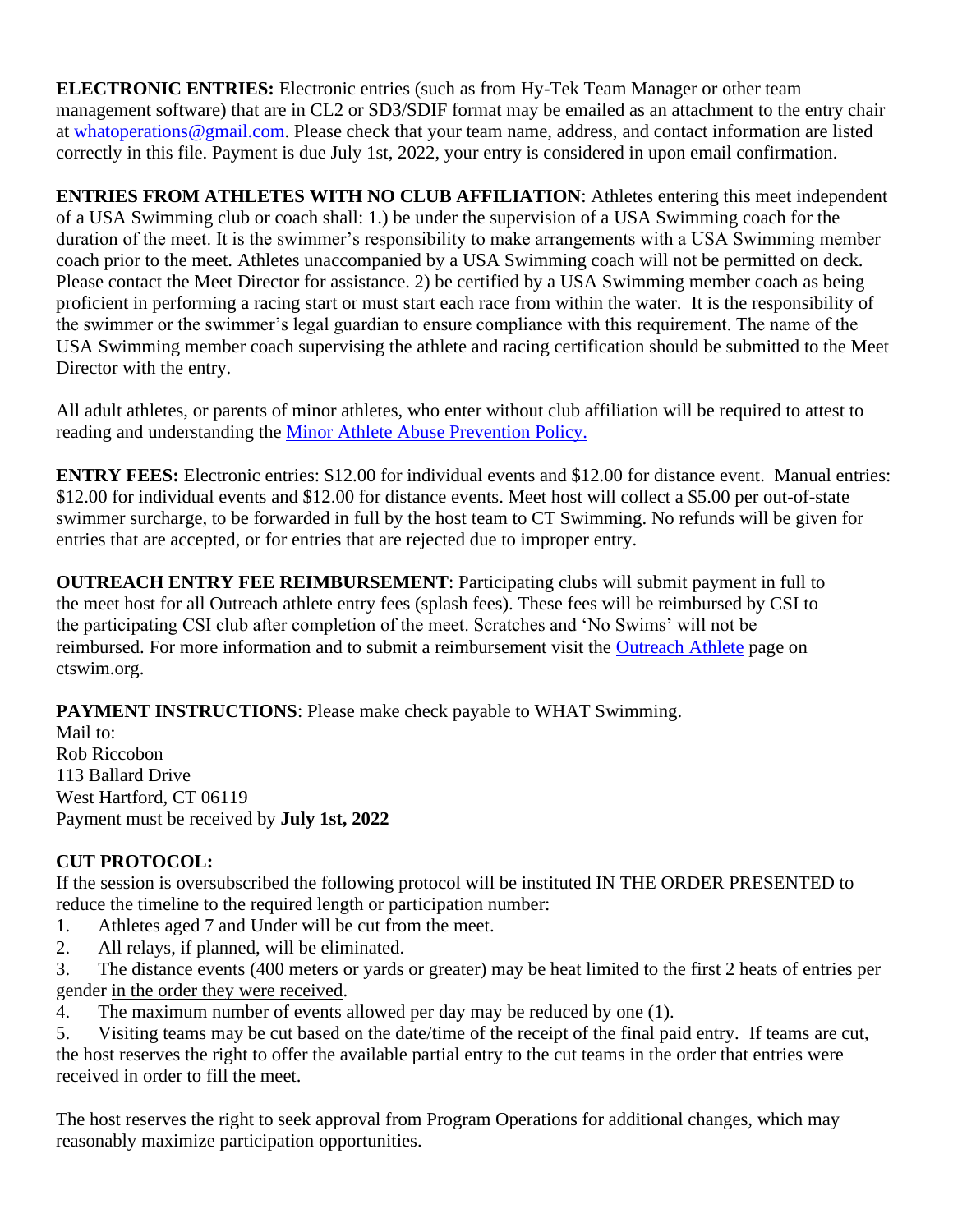Notification of any cuts or requests for changes must be made to Program Operations as soon as possible by the host. Attending teams will be notified no later than the Monday before the meet.

**NOTE:** If the host is required to institute the published cut protocol above. All accepted entries at the time that the cut protocol is instituted may be considered final by the host for the purposes of financial responsibility. (i.e. Teams submitting "placeholder" entries will be required to pay for the entries if the cut protocol is required).

**RESERVE THE RIGHT TO MAKE CHANGES:** In accordance with CSI Policies, the meet referee reserves the right to make any adjustments to the provisions of the meet announcement deemed necessary to ensure the fair and efficient running of the meet. The Meet Referee will seek Program Operations approval for all changes requiring approval. Clubs will be notified of changes no later than Monday before the meet.

### **RELAYS:** No

### **SAFETY:**

- 1. Diving will be prohibited during warm-ups except in specifically announced one-way sprint lanes. There will be no diving in the warm-up and warm-down areas at any time
- 2. No shaving is permitted at the competition site.
- 3. No glass containers are permitted within the facility.
- 4. Swimmers must be under the supervision of a coach. If a swimmer arrives at the meet without a coach, the swimmer should notify the referee before he/she warms up. The referee will assign the swimmer to a registered coach for warm-ups.
- 5. Use of audio or visual recording devices, including a cell phone, is not permitted in changing areas, rest rooms or locker rooms.

**SWIMWEAR:** Per CT Swimming policy, swimmers 12 years old and younger are not permitted to wear "Tech Suits" at any CT sanctioned or approved meets. "Tech Suits" are defined as a suit that has Bonded Seams, Kinetic Tape, or Meshed Seams. Age is determined on the first date of the meet.

## **PHOTOGRAPHY AND VIDEO RECORDING:**

Meet Management has the full authority to restrict any and all photography, audio and visual recording using cameras, video cameras, tablets, cell phones or other electronic devices at a meet.

Photography or video recording from the deck is prohibited by all individuals, other than participating Coaches, unless prior authorization from the Meet Referee or meet referee has been granted.

Under no circumstances is photography or video recording permitted by anyone in the area adjacent to or behind the starting blocks, including spectator stands at deck level, while they are in use for race starting purposes during competition and warm-ups. Flash photography is prohibited during the start of any heat, including whenever any swimmer is stepping up or standing on a block for the purpose of the start of a heat.

Photography or video recording and the use of audio, including a cell phone, is not permitted in changing areas, rest rooms or locker rooms. Additional "No Camera Zones" may be designated by Meet Management or the meet referee.

If individuals are properly credentialed, not obstructing movement on the deck and abiding by these rules, the following individuals may be allowed by Meet Management and the meet referee with prior authorization if they possess the following:

• Professional photographers with current, official media credentials that are promoting the sport of swimming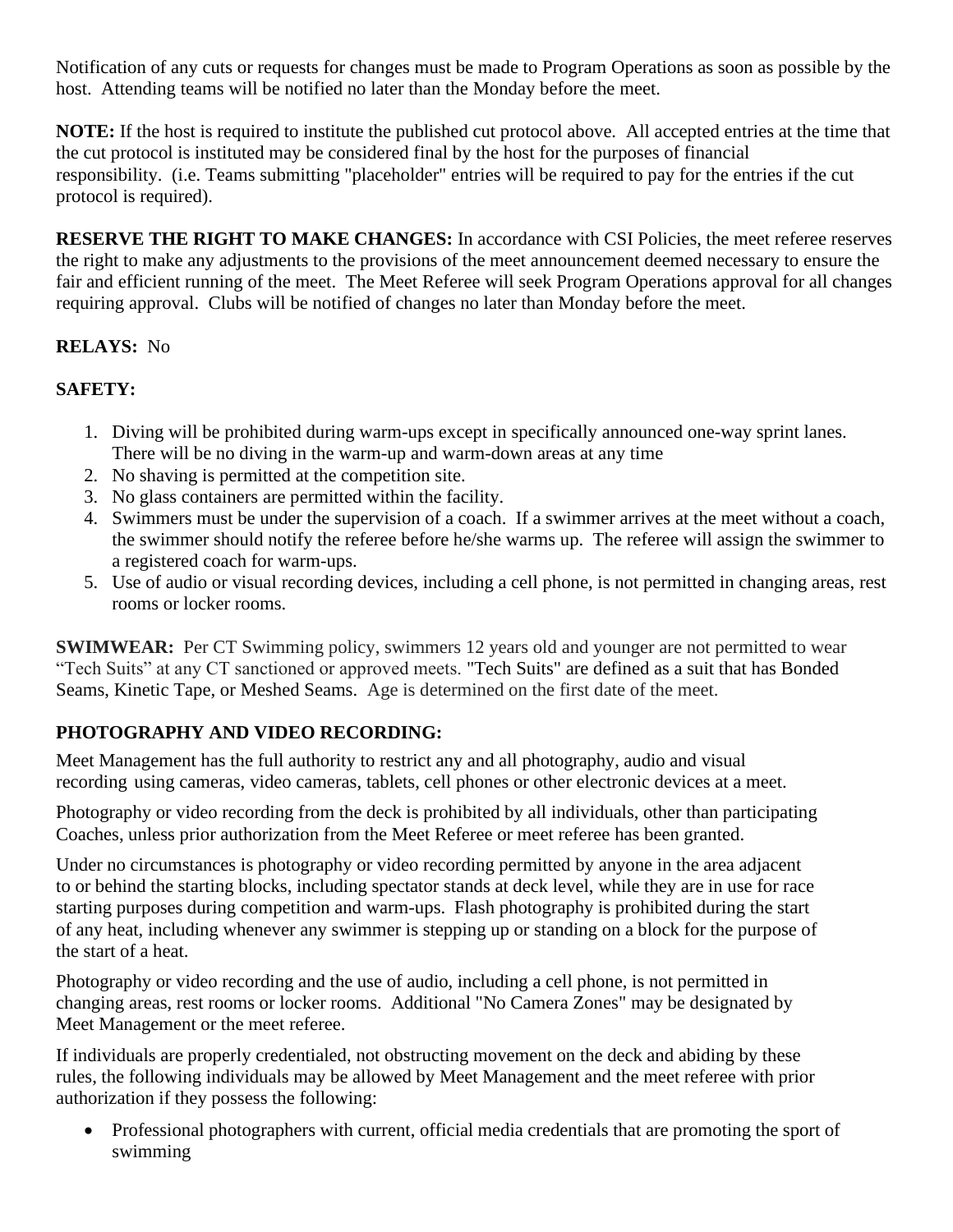- Official team and professional meet photographers that are USA Swimming members, background checked, have signed off on MAAPP and completed Athlete Protection Training
- A participating athlete directly assisting a Coach, for instructional purposes, during an event using the Coach's electronic device

Any individual failing to abide by these rules may be ejected from the facility and be subject to a Code of Conduct violation at the discretion of Meet Management.

**DRONES**: Operation of a drone, or any other flying apparatus, is prohibited over the venue (pools, athlete/coach areas, spectator areas and open ceiling locker rooms) any time athletes, coaches, officials and/or spectators are present. Exceptions may be granted with prior written approval by USA Swimming Vice President of Program Operations.

**RULES:** Current USA Swimming rules will govern all competition.

### **TIME TRIALS:** No

**TIMERS, OFFICIALS OR WORK ASSIGNMENTS:** Participating clubs will be notified of work assignments by the Monday before the meet.

All volunteers will be required to attest to reading and understanding the Minor Athlete Abuse Prevention [Policy.](https://www.usaswimming.org/utility/landing-pages/minor-athlete-abuse-prevention-policy)

**DECK ACCESS:** Only athletes, coaches, officials, and official meet staff actively participating in the meet are permitted on the pool deck.

**SCORING:** The meet will not be scored.

**AWARDS:** No

**CONCESSIONS:** No. Subject to Change

### **HOSPITALITY FOR COACHES AND OFFICIALS:** Yes

**PARKING:** A parking map will be sent to attending teams prior to the meet.

**DIRECTIONS:** 55 Buena Vista Road, West Hartford, CT 06107.